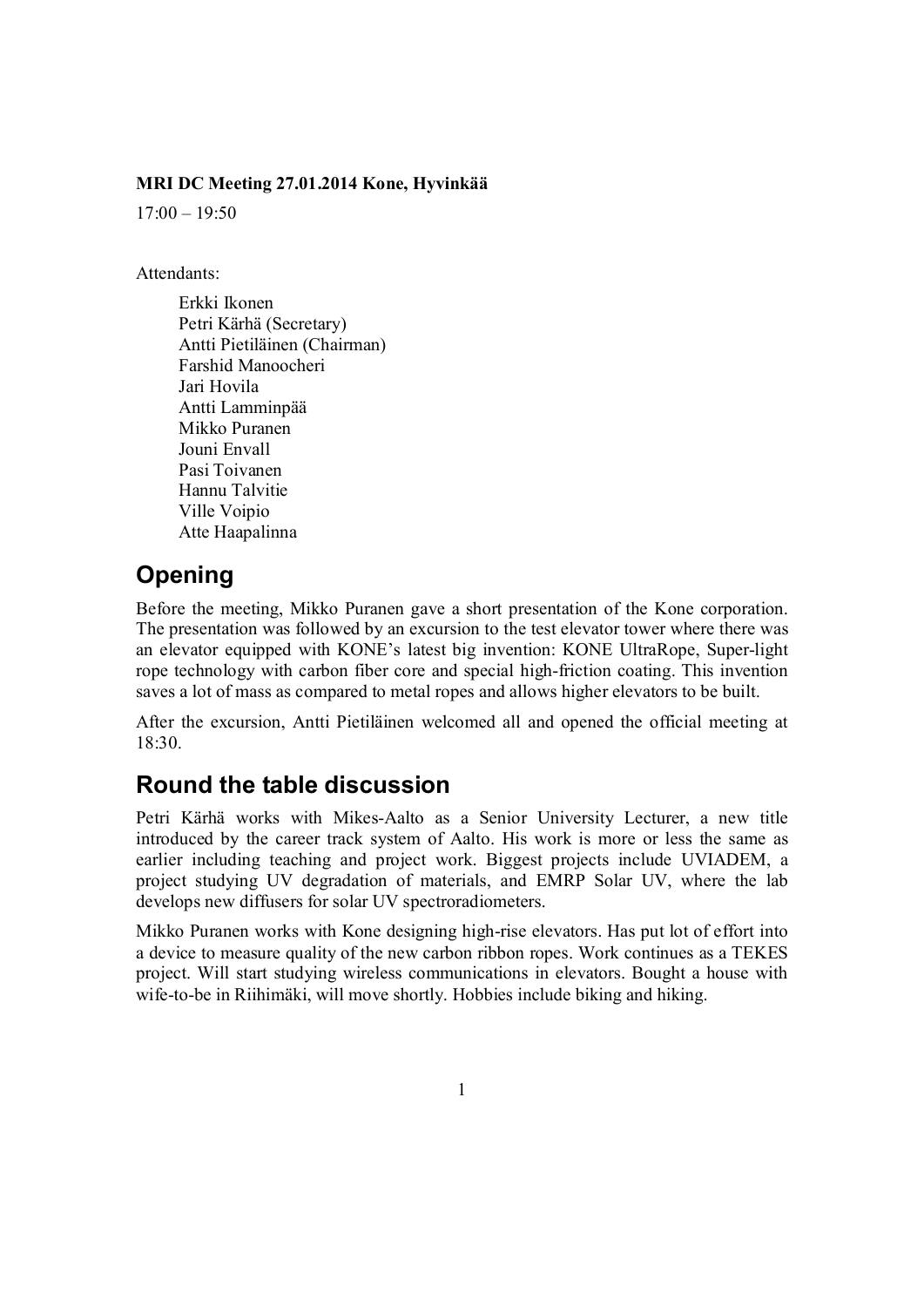Atte Haapalinna works with Okmetic as senior vice president. Has recently been nominated to the executive management board. Atte's son plays football, which keeps him occupied. Still sailing, same boat as before.

Erkki Ikonen presented some latest news from the Aalto University. Things have recently stabilized in Aalto University. However, MIKES is being combined with VTT, possibly already in beginning of 2015, which poses challenges for MRI. EMRP program ends and the new EMPIR program will start. MRI is expecting a lot of European projects from there. Six new EMRP projects of MRI will start in 2014.

Farshid Manoocheri is with Mikes-Aalto. Since 2014 nominated as Staff Scientist. Works since 2009 with PQED detectors based on special photodiodes. These will hopefully replace Cryogenic Absolute Radiometers in future. Other research includes fluorescence of standard materials, and thin film projects.

Antti Pietiläinen works with synchronization and packet timing at NSN since 2003. Time synchronization profile of IEEE1588 is topical. 5G is being researched in the group where Antti works.

Jari Hovila works at FMI with satellite projects. Works with two satellite projects. Processes data from METOP A (2006) METOP B (2012) satellites. Data includes composition of atmosphere: ozone, NOX, etc.

Antti Lamminpää works since recently at Stena Recycling. Main business is metal recycling. Stena Metals has 100 people in Finland. Antti works with the business development in Finland. Antti's summer cottage in Mustio is progressing.

Jouni Envall works with FMI on projects related with Electric Solar Wind Sail for satellites. ESTCube-1 was launched in May 2013, five months in advance of schedule. The experiment has not started yet because software is not ready. It is being assembled remotely. Aalto-1 will not be launched in 2014. Plasma brake is to be studied. ESTCubes 2 and 3 are being planned. Is setting up an electronics lab at home. Working with a quadro-copter.

Pasi Toivanen works with Thermo-Fischer Scientific as Technology Manager. Work has shifted towards researching new devices.

Ville Voipio worked several years for K-Patents, lately as managing director, but quit now. In addition to work he has continued science. Has a docentship with TUT. Research interests include medical physics. Works as business development manager with start-up company Simap that works with remote heating. The product will gather temperature data from apartments to be used for controlling the heating system. Plays viola da gamba quite actively.

Hannu Talvitie works with Vaisala at group business development. Varied works including strategy and business development. Exchange student from Michigan. Bikes quite actively.